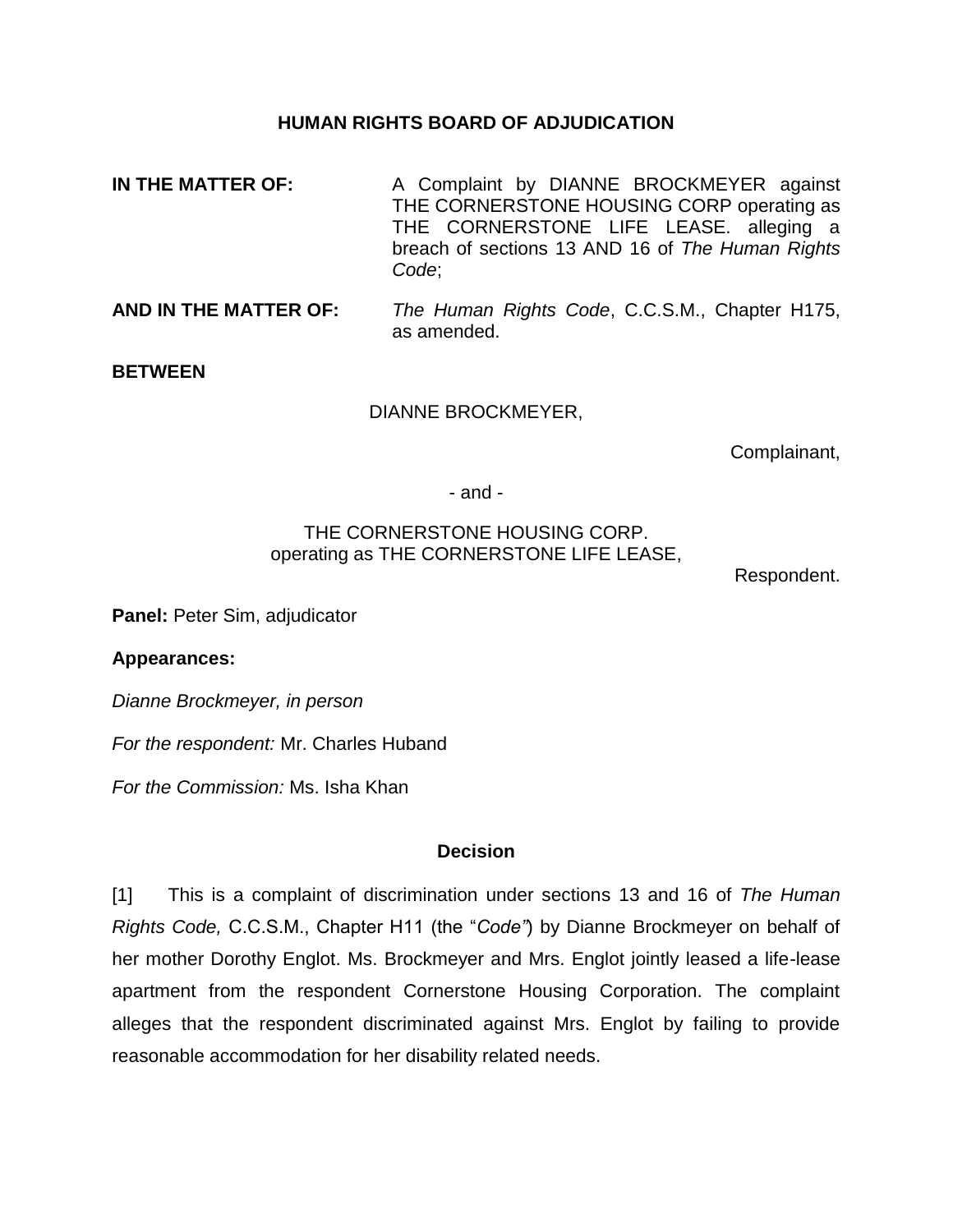#### **Facts**

[2] Mrs. Englot has given a power of attorney to her daughter and son-in-law. However, when she testified at the hearing it was evident that she was alert and fully capable of managing her affairs. She explained that she did manage her own affairs for the most part and used the power of attorney only when she required assistance because of her mobility problems.

[3] Mrs. Englot has been living with disabilities since 2003. She had a fused right leg which cannot bend from hip to ankle. It is also three inches shorter than her left leg so she requires platform shoes. She also has corneal dystrophy and has received two live donor corneal transplants. This has left her with restricted vision. She requires a four prong-cane or walker in order to walk short distances. She uses a scooter or wheelchair to move longer distances.

[4] Despite her disabilities, Mrs. Englot is capable of living independently, cooking her own meals and attending to her personal needs without assistance. She is not a candidate for assisted living at this stage in her life. Prior to moving to the Cornerstone, she lived in her own home. She had lived there alone since her husband died. The house had been modified in a number of ways to meet her particular needs.

[5] Sometime in 2010, Mrs. Englot began to consider moving to an apartment. She was still comfortable in her own home but the house needed work and she knew that she would have to move eventually. Ms. Brockmeyer began searching for apartments and eventually settled on the Cornerstone, which was a life-lease complex that was still under construction. She explained that the Cornerstone was attractive because it was advertised as a 55 plus complex intended for older adults. It was in the neighbourhood of Mrs. Englot's existing house and had an open plan layout.

[6] Mrs. Englot and Ms. Brockmeyer went to the Cornerstone leasing office and met with John Vander Kooy, the leasing agent on or about August 9, 2010. They were not able to view and actual suite because the building was still under construction so they had to rely on plans and artists renderings.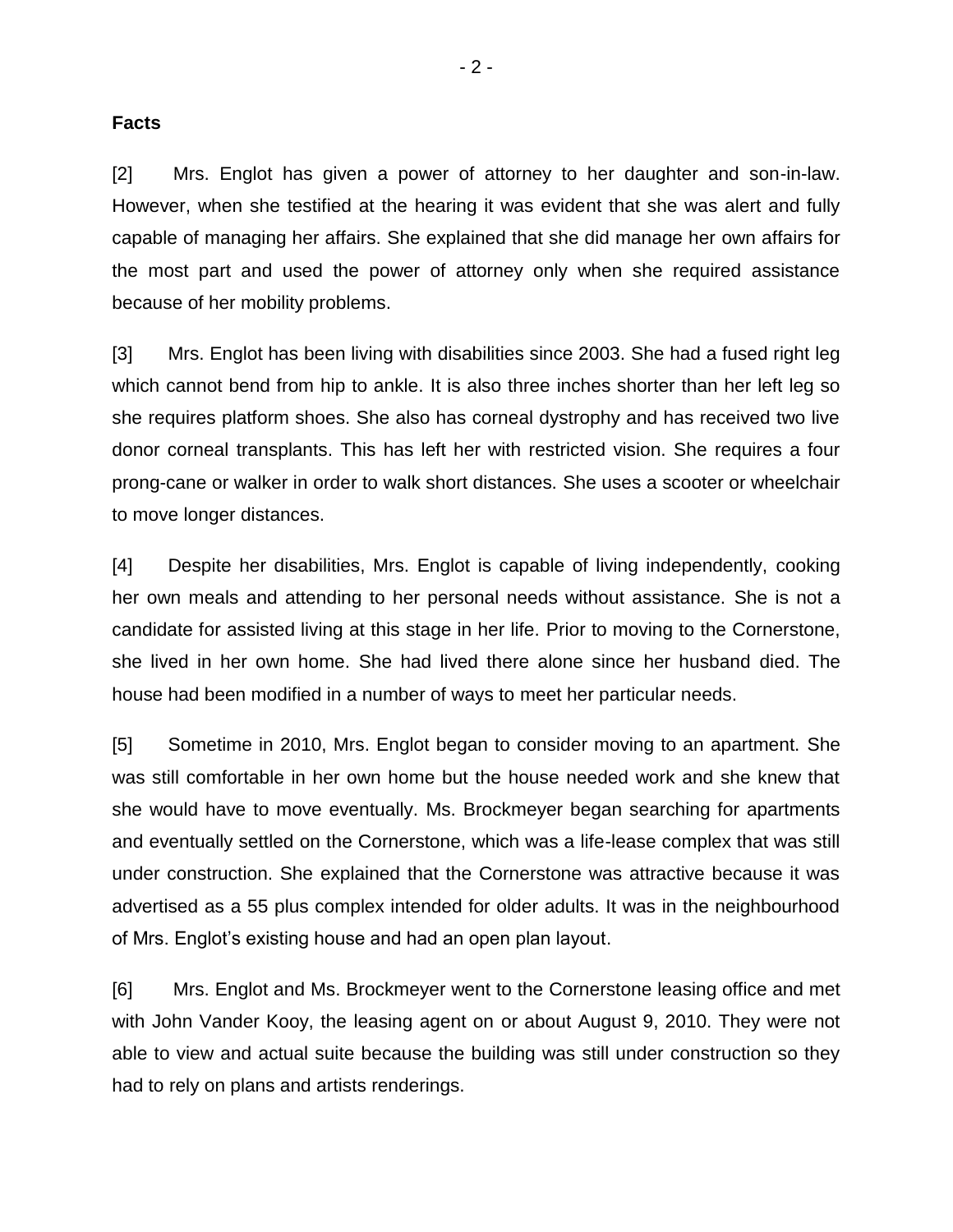[7] At the meeting, Ms. Brockmeyer raised the question of whether the suite could be modified to accommodate Mrs. Englot's disabilities. Mrs. Englot required the following items as a result of her disabilities:

- (a) specially modified kitchen cabinets;
- (b) under cabinet lighting in the kitchen because of her limited vision;
- (c) a garburator to avoid the need to carry wet garbage;
- (d) a device called a "toilevator" which was installed under the toilet to lift the toilet to a comfortable height;
- (e) a moveable shower head;
- (f) grab bars in the bathroom to assist in getting on and off the toilet; and
- (g) a handicapped parking spot.

[8] Ms. Brockmeyer was able to order custom modified kitchen cabinets from the cabinet supplier without difficulty. The deadline for ordering the garburator and under cabinet lighting from the contractor had passed but, after some communications back and forth, the respondent did arrange to have these items installed before Mrs. Englot moved in.

[9] Ms. Brockmeyer explained that the bath lift was a free standing device which would work in any standard size bath and did not require any special installation. She simply asked if the bath in the suite was a standard sized bath and Mr. Vander Kooy assured her that it was.

[10] Ms. Brockmeyer said that she was prepared to buy the toilevators and give them to Cornerstone to install. She also said that she could bring her own contractor to install the grab bars and moveable shower head. Mr. Vander Kooy said that he would have to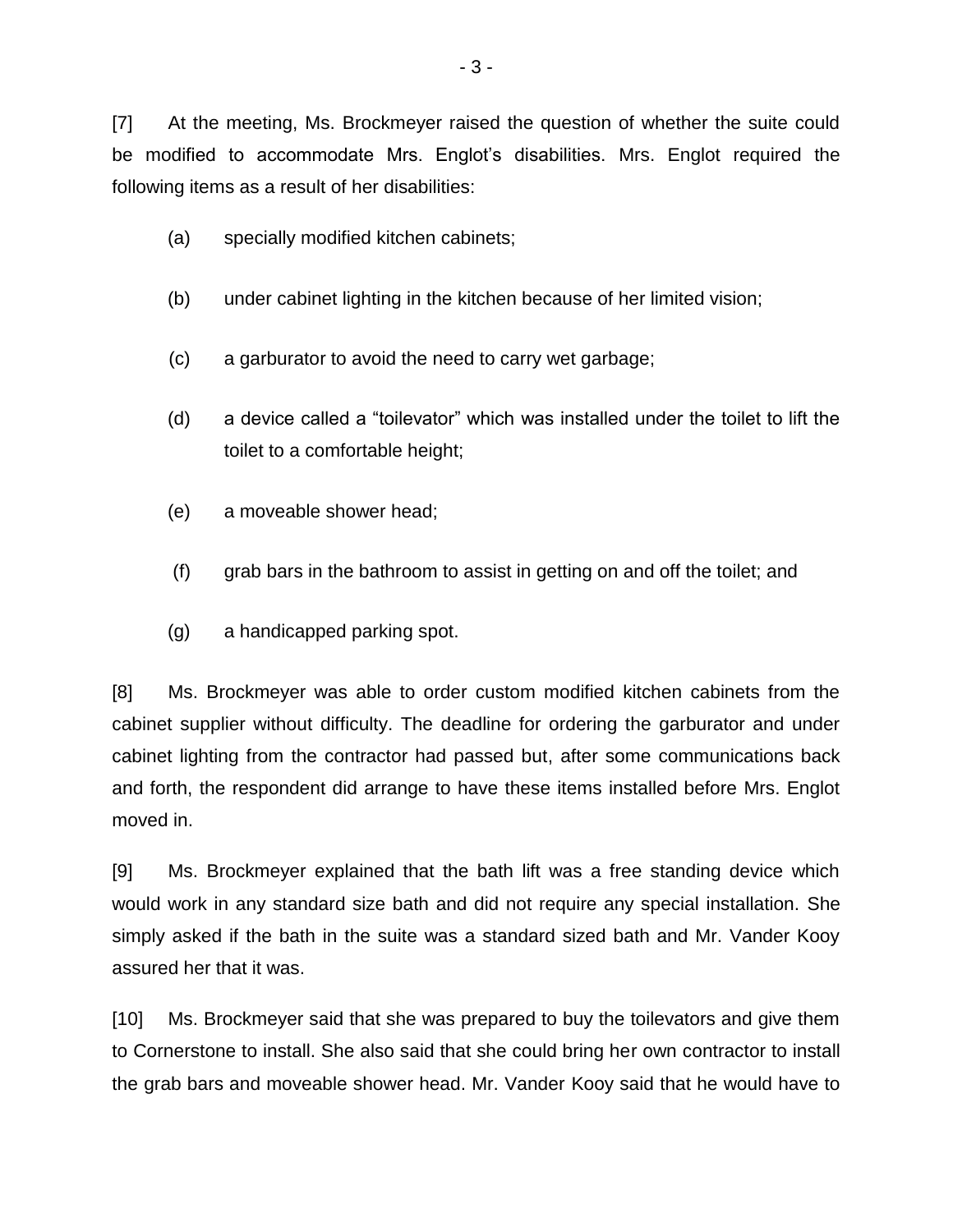take these matters up with the board. The board agreed to these changes, which were all minor.

[11] The evidence on the discussions of handicapped parking is somewhat vague. Each suite was to have one assigned indoor parking space. It appears that Ms. Brockmeyer informed Mr. Vander Kooy that Mrs. Englot had a handicapped parking permit and assumed that a handicapped parking spot would be provided.

[12] Mrs. Englot and Ms. Brockmeyer were satisfied with the responses they received and they agreed to sign the lease. They asked that the lease be in joint tenancy for tax reasons. This request was approved by the board on August 9, 2010 and the lease was signed on August 11, 2010.

[13] Problems developed soon after the lease was signed. The lease provided for a possession date of October 15, 2011 but the complex was experiencing construction delays. The possession date was pushed back to November, December and finally January of 2011.

[14] During the fall of 2010 there was an increasingly heated exchange of e-mails between Ms. Brockmeyer and various representatives of Cornerstone. The main point of contention was whether Ms. Brockmeyer could get access to the suite to ensure that the various modifications were made before her mother moved into the suite. She explained that her mother required the grab bars and toilevators in place her mother would not be able to use the bathroom safely and could not move into the suite. She asked repeatedly either to be able to bring her contractor in to get the work done or at least to inspect the suite to ensure that it could be done.

[15] The position of the board was that they were unable to grant access until after occupancy.

[16] There seems to have been confusion in the communications as to the meaning of the term "occupancy" as it was used in some of the communications. The witnesses for Cornerstone explained that there was a distinction between the occupancy date and the move in date.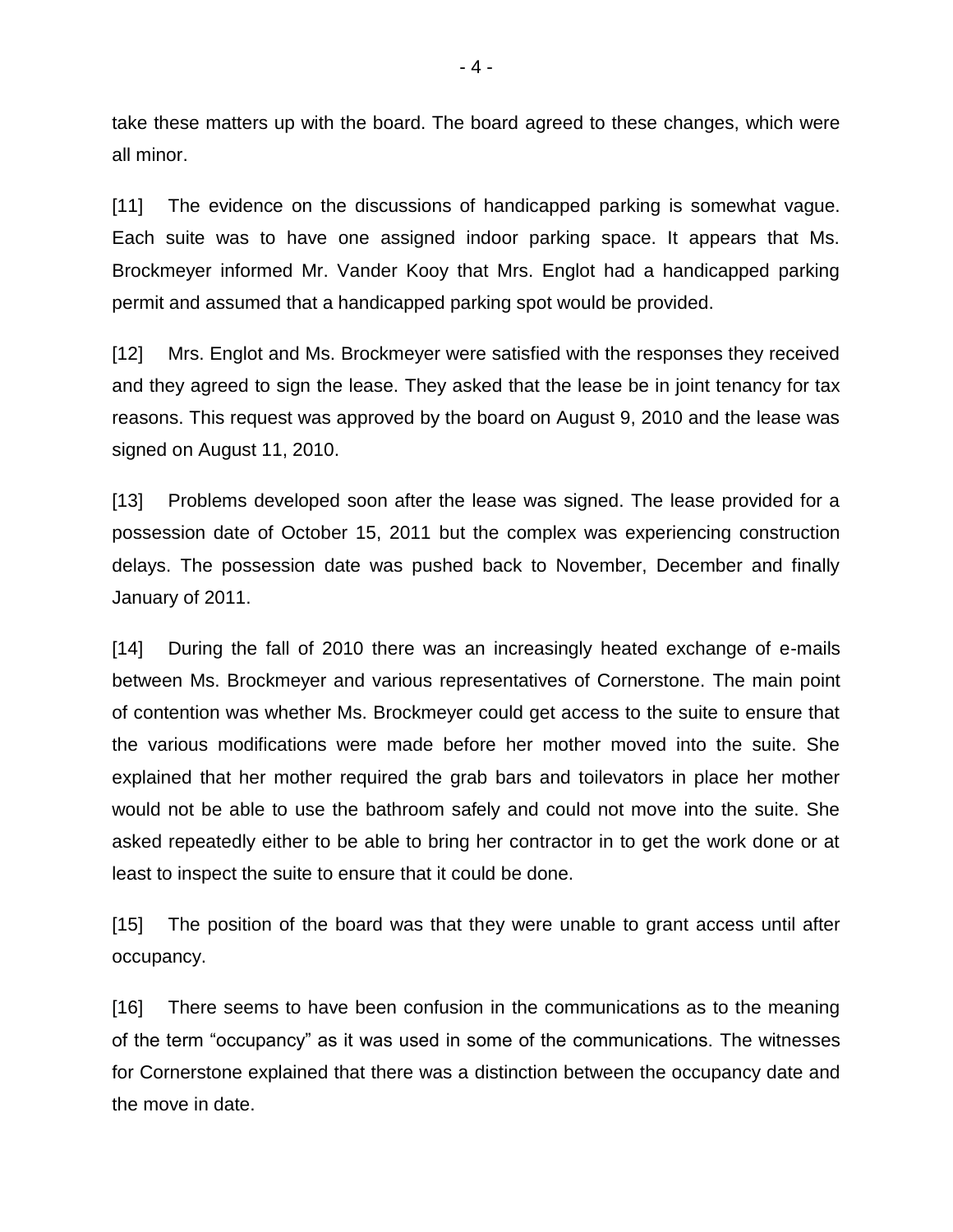[17] The witnesses for the respondent both explained that under the terms of the construction contract, the general contractor had control of the construction site until the work was complete. Visits to the site by persons not involved in construction required the consent of the contractor.

[18] The occupancy date was the date on which the contractor completed its work and turned the project over to Cornerstone. After this date other contractors would be allowed to work in the suites and there would be a time window when Ms. Brockmeyer could get the necessary modifications done before her mother moved in.

[19] It is not clear how well this distinction was communicated to Ms. Brockmeyer. The main channel of communications between Ms. Brockmeyer and the board was Mr. Vander Kooy who did not have a detailed recollection of his conversations during this time.

[20] There were two opportunities to inspect the suite. On October 23, 2011 Mr. and Ms. Brockmeyer were allowed in the building as part of a group tour. Ms. Englot came along but had to wait in the car because the building was still under construction and it would not have been safe for her. The actual suite was not available but they were able to see the suite immediately above which had the same floor plan.

[21] Ms. Brockmeyer said that the suite the saw was still unfinished. The drywall was up but there were no doors or door frames. The tub had been installed not the toilets. They viewed the parking garage but could not get a good idea of the layout because the contractor's work room was still in place. Mr. and Mrs. Brockmeyer had at least one other opportunity to inspect the property in December of 2011.

[22] Mrs. Englot's move in date was set for January 23. Ms. Brockmeyer arranged for Jorge Requiema, a contractor who had done modifications to Mrs. Englot's house, to install the grab bars, toilevator and sliding shower head. Mr. Requiema was not able to complete the work. He installed the toilevator in the guest bathroom but the toilet in the ensuite bath was a different model and the toilevator did not fit. He also found that the walls were framed with steel studs rather than wood he said that the steel studs would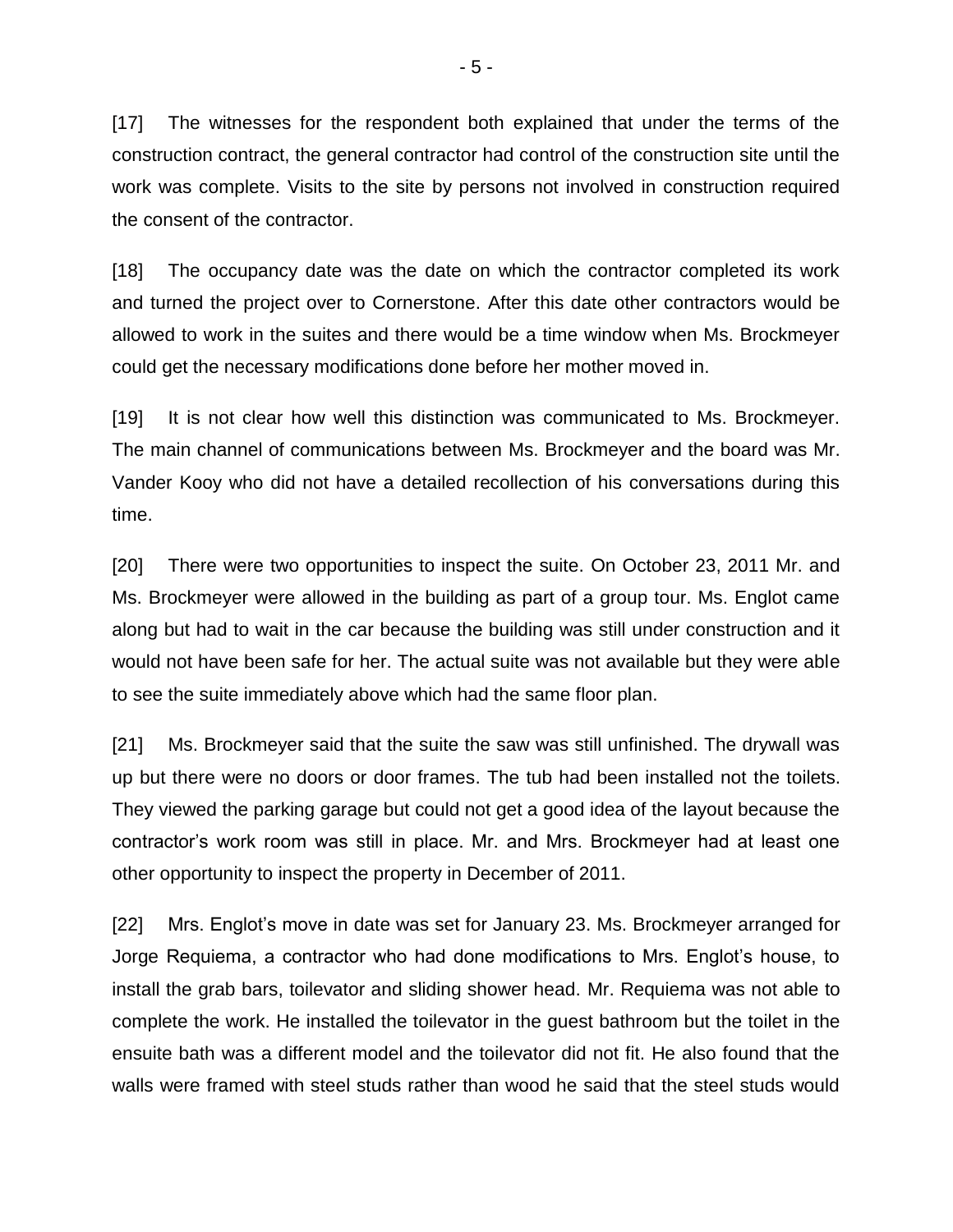not support the weight of grab bars. He did install one grab bar in the guest bathroom but he warned that he did not think that it was safe.

[23] Ms. Brockmeyer also found that the bath lift would not work in the bath in the suite. The interior of the tub was too short and too narrow and the suction cups would not adhere to the surface.

[24] When Mrs. Englot moved into her suite she found that she could neither bathe, shower nor use the toilet. The toilet in the ensuite was the wrong height and had no grab bars. The toilet in the guest bath was the right height but it also had no grab bars. She had no way of getting into the bath in the ensuite. She could not shower because one leg is shorter than the other and she cannot stand without shoes on.

[25] What followed were several very difficult months while Ms. Brockmeyer tried to work out a solution. She called occupational therapists, contractors and medical supply houses trying to come up with alternatives.

[26] Eventually she worked out a solution to the toilet problem by placing an aluminum walker that her mother used in restaurants where there chairs without arms around the toilet. This allowed Mrs. Englot to use the toilet unassisted. However, it is a temporary solution. The frame is rickety and it is not recommended by Mrs. Englot's doctor.

[27] Meanwhile Mrs. Englot had to make do with sponge baths for the next ten months until Ms. Brockmeyer arranged to remove the existing tub and substitute a walk in tub. This work was done by a contractor hired by Ms. Brockmeyer at a cost of \$9,450.00. The Cornerstone management approved the work once it was satisfied that the contractor was qualified and had proper insurance. A walk in tub had been available as an option for the suite however Mrs. Englot did not consider it. Her doctor and occupational therapist had never recommended a walk in tub and she had much preferred the bath lift. However, it was the only workable solution she could find.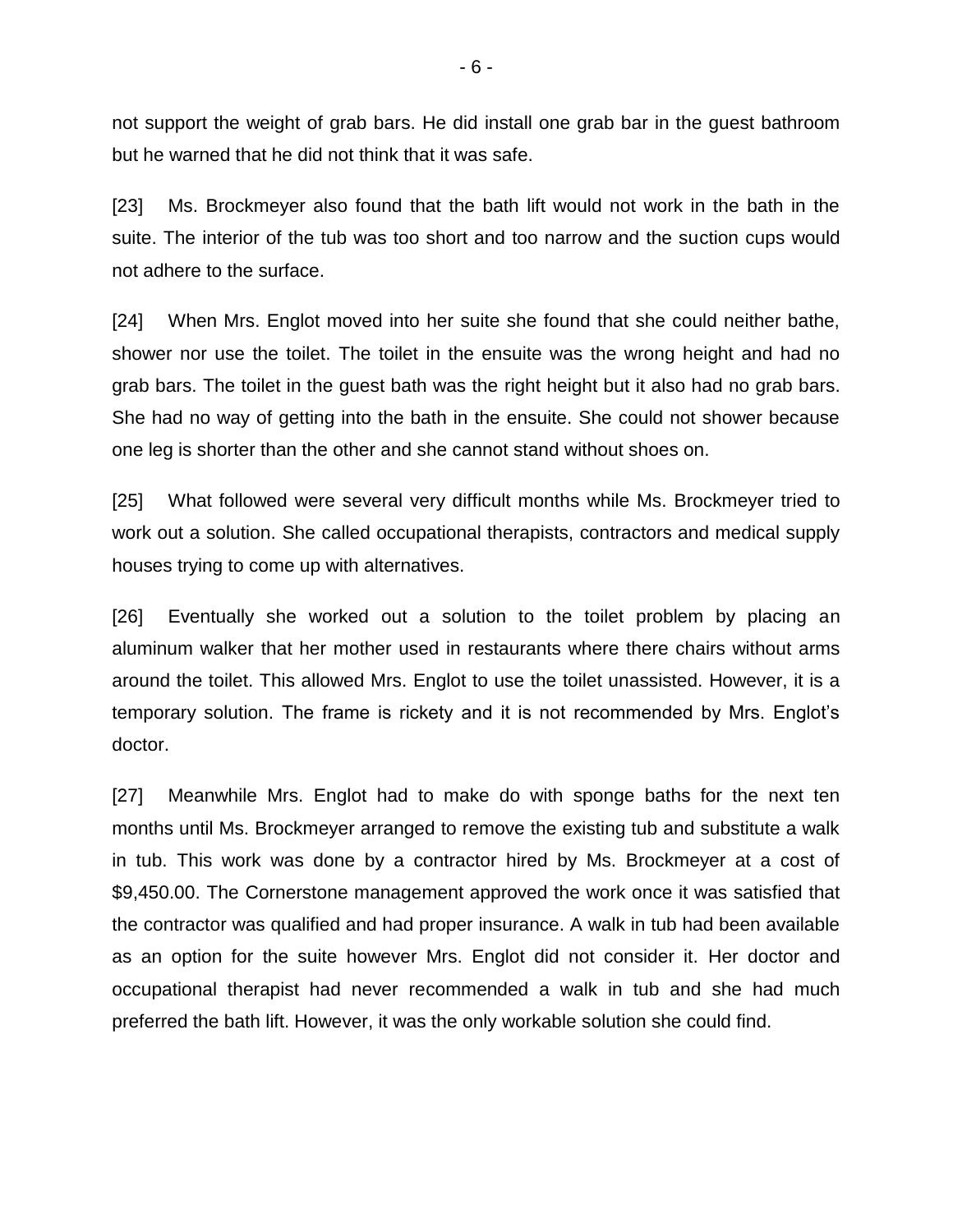[28] Ms. Brockmeyer said that she was also arranging for the same contractor to replace the toilet in the ensuite bath with one that could use a toilevator and take out the drywall, reinforce the steel studs and install grab bars.

[29] Ms. Brockmeyer had also wanted to install a moveable shower head in the bath. This was a minor change which the board had agreed to. It became irrelevant when it was discovered that there was no way for Mrs. Englot to get into the tub.

[30] The placement of the outlet for Mrs. Englot's lift assist chair also became a concern. Mrs. Englot uses this chair to eat her meals and spends much of her day in it.

[31] In September 2010, when Mrs. Brockmeyer was considering the layout of the living room she asked the board if it would be possible to place an electrical outlet for the chair in the middle of the room so that it would be possible to plug in the chair without the risk of tripping over the cord.

[32] In October, 2010, Mrs. Brockmeyer submitted a sketch to the board which showed an electrical conduit running across the ceiling to an electrical pole. The board was reluctant to approve this request because it would damage the stipple ceiling. Running the plug across the floor was not an option because the floor was concrete.

[33] Mr. Henry Bakker was asked by the board to suggest various alternatives. The board also decided that it would be better to defer this issue until Mrs. Englot had moved in and had a better idea of who furniture would look in her suite. The board eventually turned down the request to for a relocated outlet.

[34] Mrs. Brockmeyer said that she experimented with various types of extension cords which were suggested by Mr. Bakker. None of them could be run across the floor without putting her mother at risk of tripping.

[35] Eventually she was able to find a floor to ceiling pole which is used in lighting showrooms. This is a product which is normally only available to commercial users but she was able to purchase one. She connected an extension cord to this pole and ran it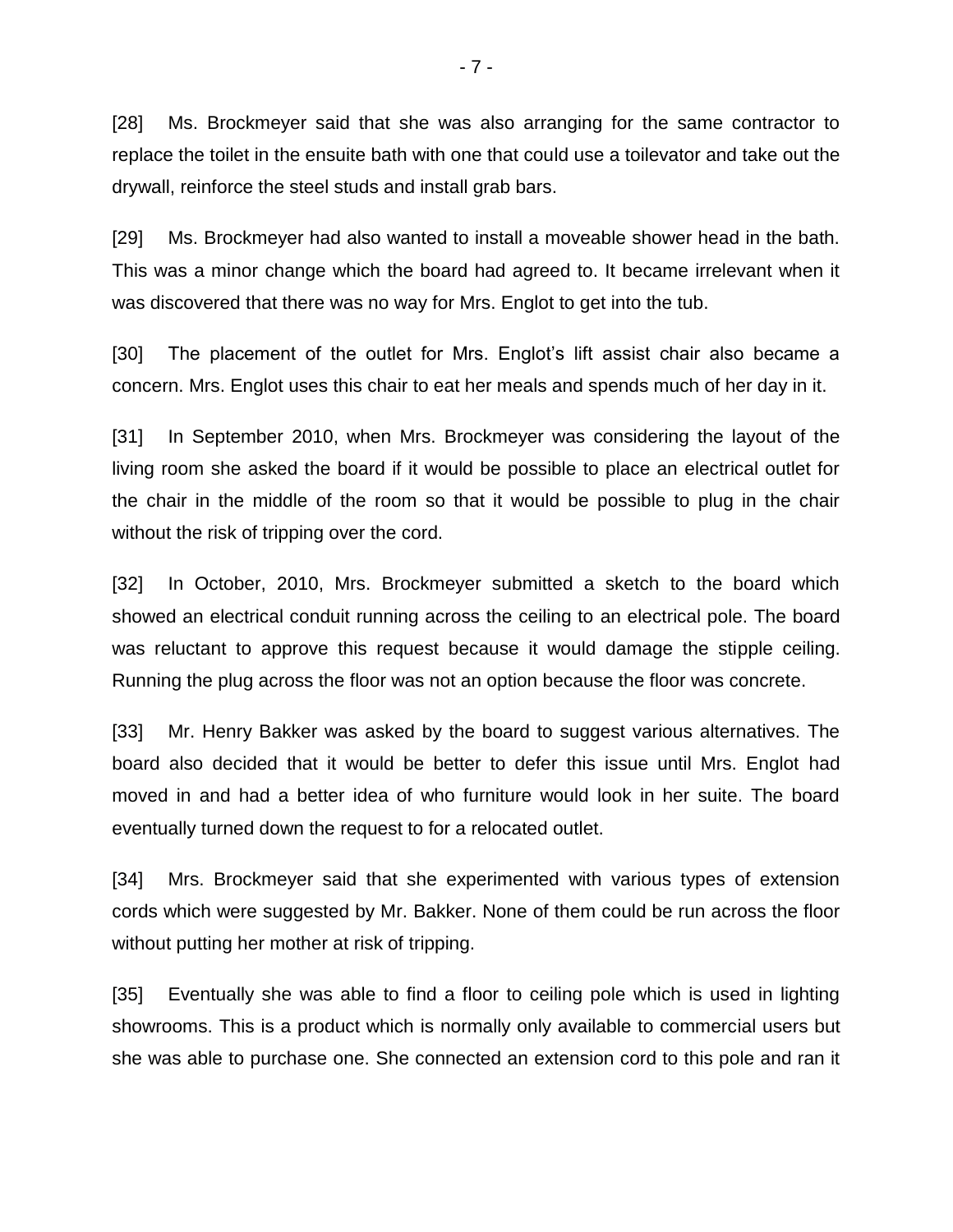overhead to the wall and down to an outlet. The arrangement required a number of picture hook size holes in the wall and does not do any damage to the ceiling.

[36] On the move-in date Ms. Brockmeyer discovered that there were no indoor handicapped parking spots available. The Cornerstone had four outdoor handicapped parking spots as required by the City of Winnipeg by-laws. The indoor parking area had space for one parking spot for each unit in the building. Two of these spots were larger than the rest and of these spots was assigned to Mrs. Englot. After a few weeks, Ms. Brockmeyer noticed that the lines had been repainted and Mrs. Englot's spot had been made smaller.

[37] When this problem was brought to the attention of the Cornerstone management, they suggested that Mrs. Englot could switch her spot with the other tenant in a larger spot. It was suggested that this tenant did not have the same need for a larger spot. Mrs. Englot did not want to do this because she did not want to create a conflict with her neighbours. Someone in the Cornerstone management made the request anyway and the other tenant refused to switch.

[38] In any event, Ms. Brockmeyer said that even the larger parking space would not have been adequate. In order for Mrs. Englot to get in and out of the van it was necessary to have clearance on both sides. While Mrs. Englot was getting herself out on the passenger side with the assistance of her cane, Ms. Brockmeyer would be unloading the scooter on the driver's side. The process could take several minutes.

[39] Mrs. Englot does not drive herself so the parking spot is not used every day. She needs at least twice week when her daughter comes to take her out.

[40] Ms. Brockmeyer found that in order to unload the van she needed to back out of the parking spot. The alternative which the respondent suggested was to load and unload the van beside the entrance of the building and then move to the parking spot. Mrs. Englot and Ms. Brockmeyer said that no matter which option they used, the van was blocking traffic. Some people were patient but others would honk their horns or try to force their way past.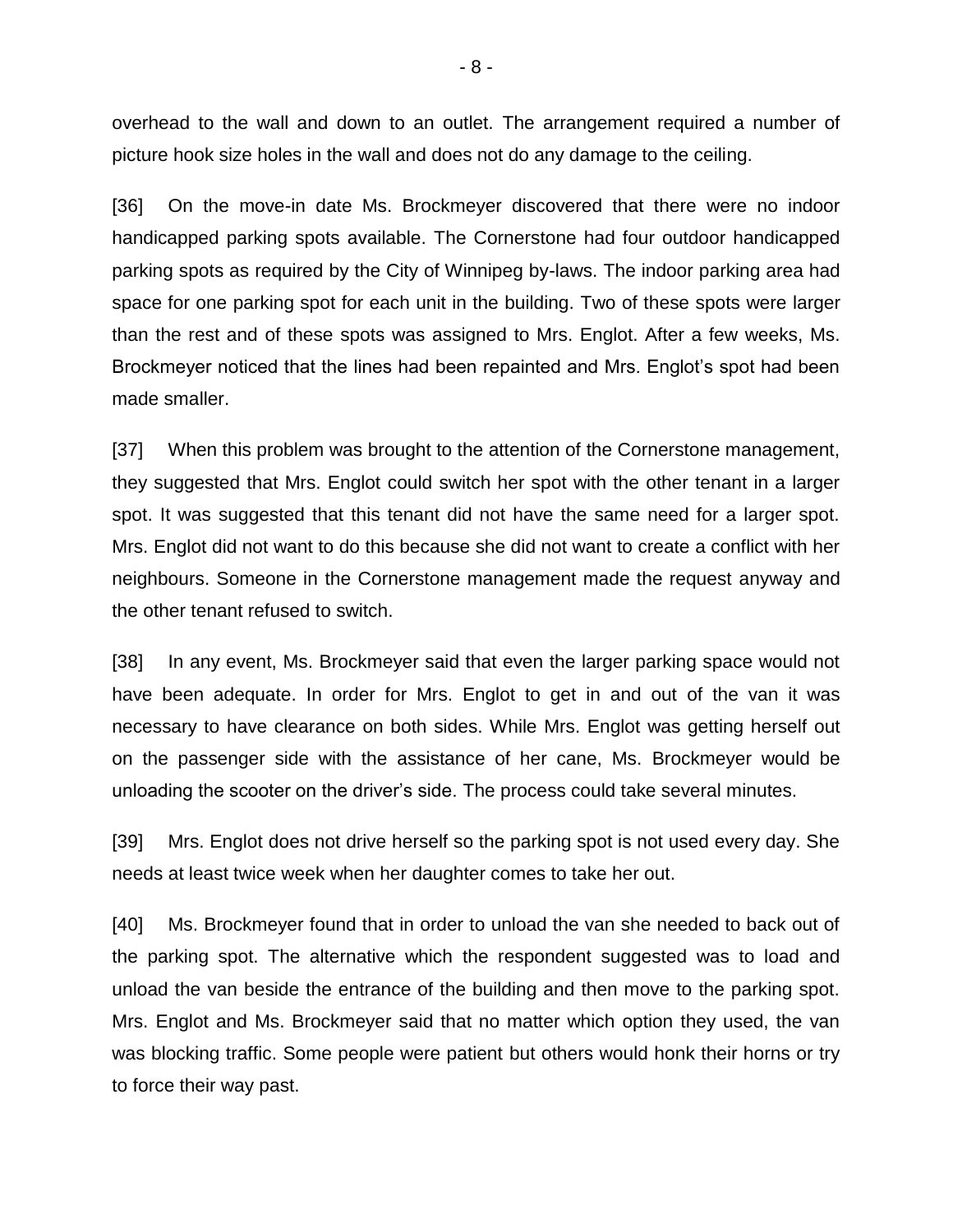[41] Mr. Allan Brockmeyer, the husband of Mrs. Brockmeyer also testified. He is a retired banker and he said that he has knowledge of construction matters both from years of reviewing construction loans with the bank and extensive experience doing his own home renovations.

[42] He said that he believed that the costs of making the modifications to the bathroom had been increased by the delay in getting the work done. He said that in order to install the grab bars it would be necessary to remove and replace the drywall. If the work had been done before the drywall was up, he estimated that it would have cost around \$250 to place wooden studs in the wall.

[43] The Commission asked for permission to call one witness by telephone. This was a Mr. Tetrault who was identified as the contractor who had installed the walk-in bath in the suite. Mr. Tetrault was working in Saskatchewan and was not available to testify in person. Mr. Huband objected to the witness being permitted to testify by telephone as it would impede his ability to conduct a cross examination.

[44] I denied the request to permit the witness testify by telephone. While Subsection 39(2) of the *Code* does give an adjudicator the discretion to admit evidence that would not be admissible in a court, this discretion should be exercised sparingly. In this case I concluded that given the nature of the evidence the witness was likely to present on construction costs and practices, it would be difficult to conduct a full cross examination of the witness unless he were in the room so that he could be referred to photographs and documents. I advised that I would be prepared to grant an adjournment of the hearing so that Ms. Khan could have the witness attend in person as a rebuttal witness. She decided against calling the witness.

[45] The first witness for the respondent was Mr. John Vander Kooy, who was the leasing agent for the Cornerstone. He recalled meeting with Mrs. Englot and Ms. Brockmeyer and discussing the suite but does not recall many details. He does recall that there was a request for some disability related modifications to the suite. He said that it was past the cut-off date for requesting changes to the unit other than certain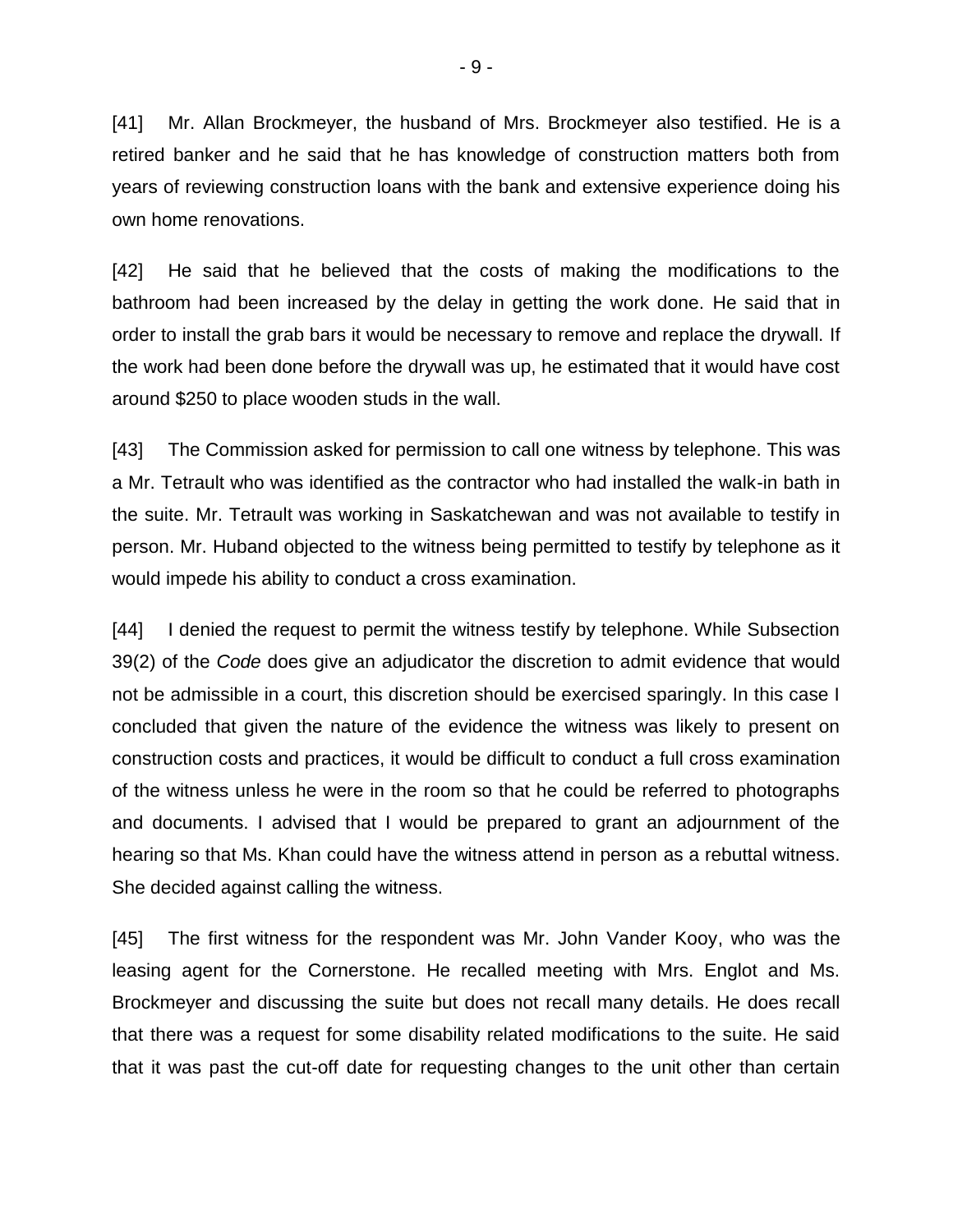standard upgrades, so he would have to refer the request to the board of the respondent.

[46] He says that when he asked the board about the modifications to the bathroom, he was told that the changes could be made but that they would have to wait until the unit was ready for occupancy. He said that he believes that he explained to Mrs. Brockmeyer that changes could be made after occupancy, meaning the date on which the contractor turned over the building, and the move in date. He said that he did not understand why she kept making the same request.

[47] In the late fall of 2010 his role shifted from leasing agent to move-in coordinator and he had to deal with the needs of 52 other tenants whose move-in dates had been postponed.

[48] The second witness for the respondent was Mr. Henry Bakker who was a member of the board of directors of the Cornerstone. Mr. Bakker is a Civil Engineering Technologist who has 25 years of experience in the construction industry. He is currently employed by a major architectural firm as a budget manager. Mr. Bakker's employer was not the architect for the Cornerstone. He was involved with the Cornerstone as a volunteer member of the board.

[49] Mr. Bakker said that the requests of modifications which were communicated to the board appeared to him to be fairly simple matters which could easily be addressed after the occupancy date.

[50] He explained that the contract was a fixed price contract under which the general contractor carried all insurance and was fully responsible the safety of the site. The general contractor therefore had full control of job site until the occupancy date. Any requests for modifications to the building would have to be submitted to the general contractor by way of a Proposed Change Notice. The contractor would then submit a price for the work.

[51] It was his experience that the price a contractor will submit for last minute changes to a job are often excessive. He believed that for something like installation of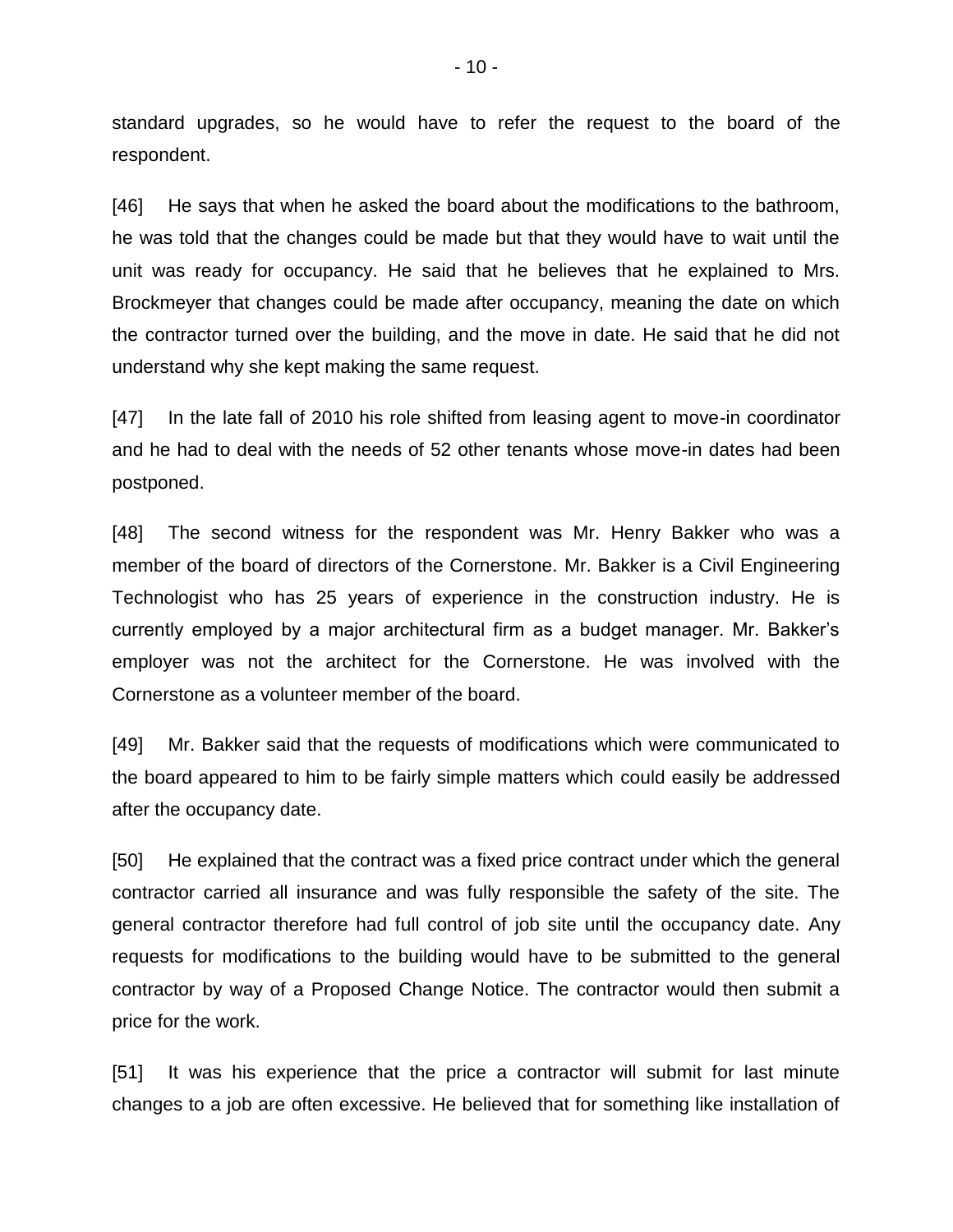the grab bars, it would have been more economical to bring in a contractor to cut through the drywall and install backing than to have the work done by the general contractor through the change order process.

[52] He said that he believed that with the exception of the electrical modifications, all of the requests of the complainants were approved. It had been explained to the Mrs. Brockmeyer that the necessary work could be done after the occupancy date. He said that he did not understand why she kept pushing the issue.

[53] On the question of parking, he said that the building was provided with 4 outdoor handicapped stalls with an 8 foot loading space which is what is required by the City of Winnipeg by-law. There was no requirement to provide handicapped parking stalls in the indoor parkade.

[54] He said that when the parkade was laid out it was found that two stalls were larger than the others and Mrs. Englot was given one of these. The size of her stall was reduced because it was found that the painter had made a mistake and made another stall in the same row too small. When the lines were repainted, the size of each of the stalls in that row, including Mrs. Englot's, was reduced.

[55] On the question of the electrical modifications, he said that he did not see any need to provide a new outlet for the chair. He could not understand why Mrs. Englot could not arrange her furniture so that the chair was close to an existing outlet and she did not have to worry about walking over the cord.

### **Positions of the Parties**

[56] The Commission argues that the respondent did not take adequate steps to determine the nature of Mrs. Englot's disability related needs or to accommodate them to the point of undue hardship. The commission argues that the *Code* requires active engagement on the part of the respondent. It must make inquiries as to the nature of the complainants disabilities and the steps which are required to accommodate them.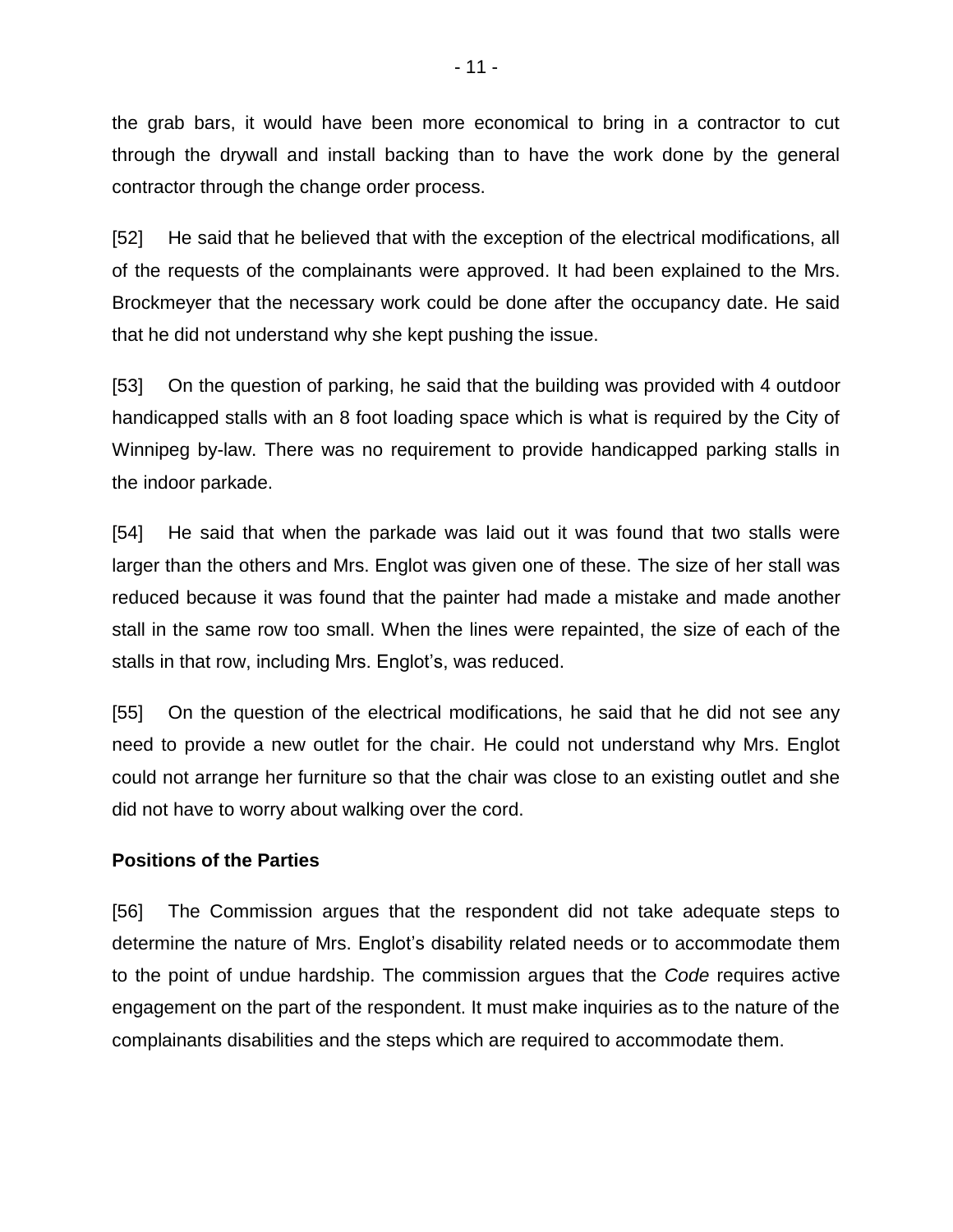[57] The commission argues that the respondent simply waited for Mrs. Brockmeyer to supply them with information as to Mrs. Englot's needs. If the respondent had been actively involved in the accommodation process, it could have arranged to have all the modifications to the suite completed before Mrs. Englot moved in. By insisting that the modifications wait until after possession, it made the changes much more difficult and costly and caused Mrs. Englot serious discomfort and inconvenience.

The respondent takes the position that it has provided reasonable accommodation to the complainants. With the exception of the request for relocation of an electrical outlet in the main living area, all of the requests which the complainants made for modifications were approved. The only point of disagreement was over when the complainant would be allowed access to the suite to make the changes. The respondent maintains that the changes were minor and could easily have been made after construction was completed.

# **Applicable Law**

[58] The complaint was originally filed under Section 13 of the *Code* which reads:

13(1) No person shall discriminate with respect to any service, accommodation, facility, good, right, licence, benefit, program or privilege available or accessible to the public or to a section of the public, unless bona fide and reasonable cause exists for the discrimination.

[59] At the outset of the hearing counsel for the Commission made a motion to amend the complaint to add a reference to Section 16 of the code which reads:

16(1) No person shall discriminate with respect to

(a) the leasing or other lawful occupancy of, or the opportunity to lease or otherwise lawfully occupy, any residence or commercial premises or any part thereof; or

(b) any term or condition of the leasing or other lawful occupancy of any residence or commercial premises or any part thereof;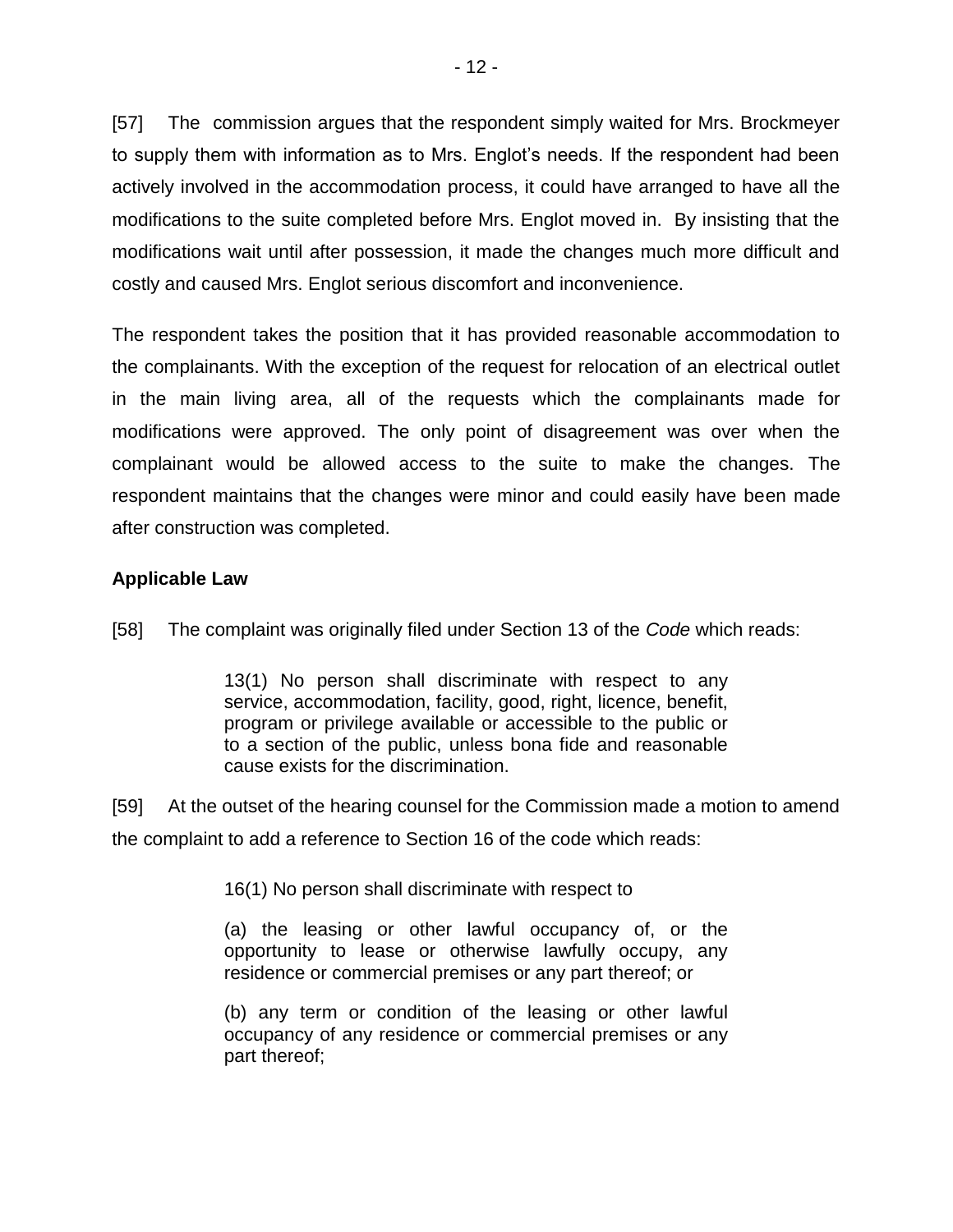unless bona fide and reasonable cause exists for the discrimination.

[60] I allowed the amendment as it was my view that it was simply a minor procedural matter which did not change the factual scope of the inquiry or prejudice the respondent in any way. In any event the complaint form states that the complaint is brought under Section 13 "or any other applicable section" of the *Code* so I would be entitled to rely on Section 16 even without an explicit amendment.

[61] The basis of the allegations of discrimination is section 9(c) of the *Code* which provides that discrimination includes:

> (d) Failure to make reasonable accommodation for the special needs of any individual or group, if those special needs are based upon any characteristic referred to in subsection (2).

[62] Disability is one of the characteristics listed in subsection 9(2) and is described as:

> (l) physical or mental disability or related characteristics or circumstances, including reliance on a service animal, a wheelchair, or any other remedial appliance or device…

[63] The case law establishes that four elements are required in order to make out a case of discrimination under subsection 9(2):

- 1. The complainant must be a person with a disability within the meaning of the *Code;*
- 2. There must be a relationship between the complainant and the respondent in which the *Code* puts the respondent under a duty not to discriminate against the complainant;
- 3. The complainant must have a disability related need which is made known to the respondent; and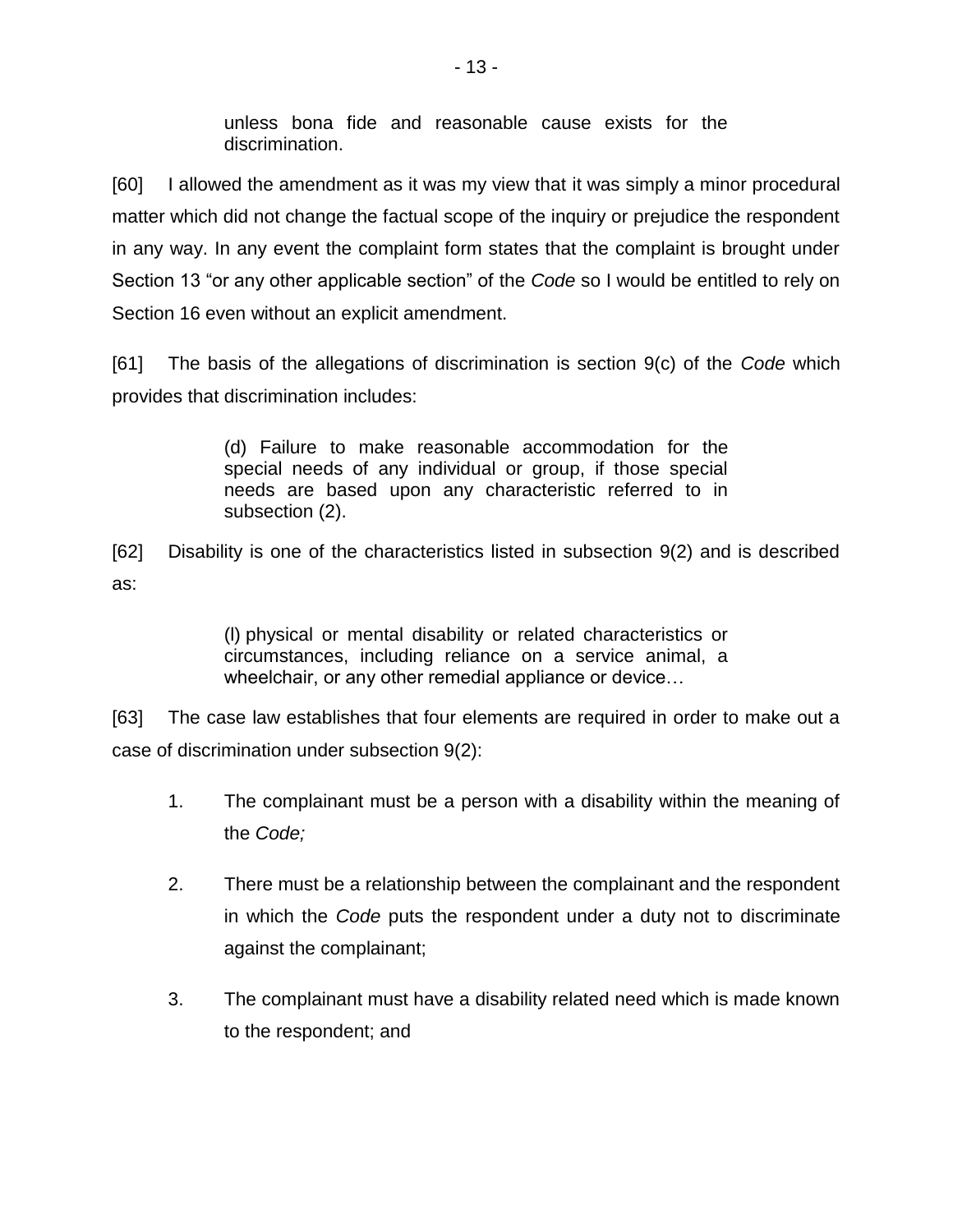4. The respondent must have failed to accommodate this need to the point of undue hardship.

[64] The complainant has the onus of proof that the first three requirements have been met.

[65] The *Code* does not provide a comprehensive definition of disability and it is not necessary to formulate one for this case. There was evidence that Mrs. Englot has a physical condition that requires her to use various remedial devices for daily living. The respondent did not dispute that she was disabled within the meaning of the *Code*.

[66] Mrs. Englot had disability related needs to use various remedial devices in her living space and these needs were made known to the respondent. I will discuss the specifics of these needs later in this decision.

[67] The respondent was engaged in leasing premises and was therefore subject to Section 16 of the *Code* and by virtue of Section 9(c) had a duty to make reasonable accommodation for the disability related needs of persons seeking to lease premises. This would include a duty to consent, on reasonable terms, to modifications to private living space to meet the special needs of a tenant.

[68] The question of whether the respondent provided reasonable accommodation or could not do so because it would impose undue hardship is really a single question. In the case of *Council of Canadians with Disabilities v. VIA Rail Canada Inc.*, 2007 SCC 15 (CanLII), [2007] 1 SCR 650 at par. 133, Abella, J. said:

> It bears repeating that "[i]t is important to remember that the duty to accommodate is limited by the words 'reasonable' and 'short of undue hardship'. Those words do not constitute independent criteria. Rather, they are alternate methods of expressing the same concept"

[69] The ultimate burden of proof is on the respondent but the evidentiary burden of proof may change. The respondent must prove that it took steps to provide reasonable accommodation to the complainant to the point of undue hardship.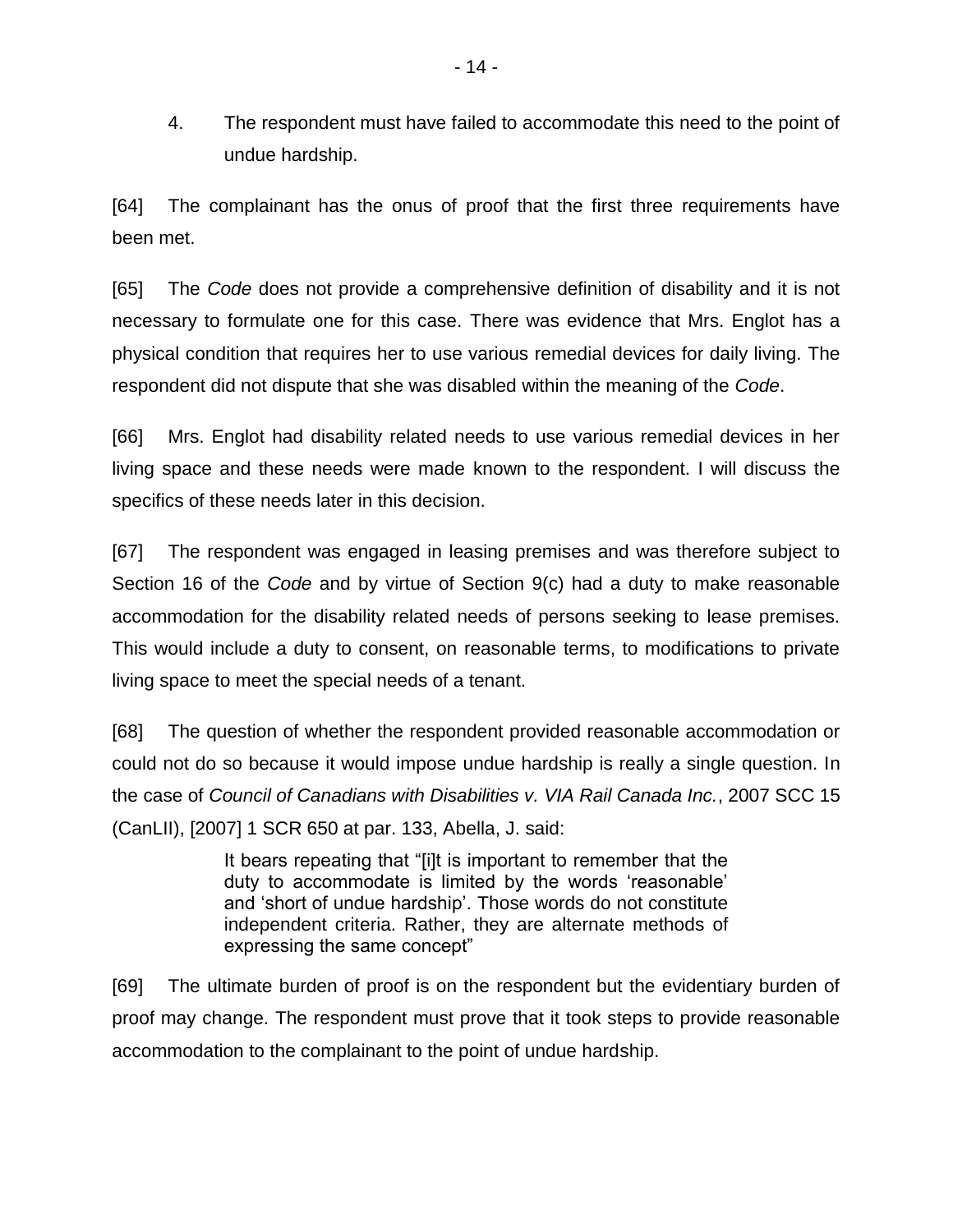[70] The respondent may satisfy this onus either by providing evidence either that it has offered reasonable accommodation or that it could not do so without undue hardship. If the respondent shows that it made a proposal which, on its face, provides reasonable accommodation, the evidentiary burden shifts to the complainant to show that the respondent's proposal was not reasonable and additional measures are required. The respondent may then offer evidence that the additional measures proposed by the complainant would impose undue hardship.

[71] The leading cases on the duty to accommodate in Canada are *British Columbia (Public Service Employee Relations Commission) v. BCGSEU*, 1999 CanLII 652 (SCC), [1999] 3 S.C.R. 3, 176 D.L.R. (4th) 1, 1999 CanLII 652 (S.C.C.) (hereafter "*Meiorin*"), and *British Columbia (Superintendent of Motor Vehicles) v. British Columbia (Council of Human Rights)*, 1999 CanLII 646 (SCC), [1999] 3 S.C.R. 868, 36 C.H.R.R. D/129, at paras. 22 and 42–45. In these cases the Supreme Court has defined the duty to accommodate as having both procedural and substantive aspects.

[72] The procedural aspect of the duty to accommodate involves making inquiries to determine the nature of the complainant's disability related needs and to devise a solution to accommodate those needs. The substantive aspect of the duty requires the respondent to implement a solution if it is possible to do so without undue hardship.

[73] The obligations of the parties under both the procedural and substantive aspects of reasonable accommodation are mutual. The party seeking accommodation and the party with a duty to accommodate must work together cooperatively to arrive at a mutually acceptable solution. In *Central Okanagan School District No. 23 v. Renaud,*  1992 CanLII 81 (SCC), [1992] 2 SCR 970, Sopinka, J. stated:

> The search for accommodation is a multi-party inquiry. Along with the employer and the union, there is also a duty on the complainant to assist in securing an appropriate accommodation. …

> To facilitate the search for an accommodation, the complainant must do his or her part as well. Concomitant with a search for reasonable accommodation is a duty to facilitate the search for such an accommodation. Thus in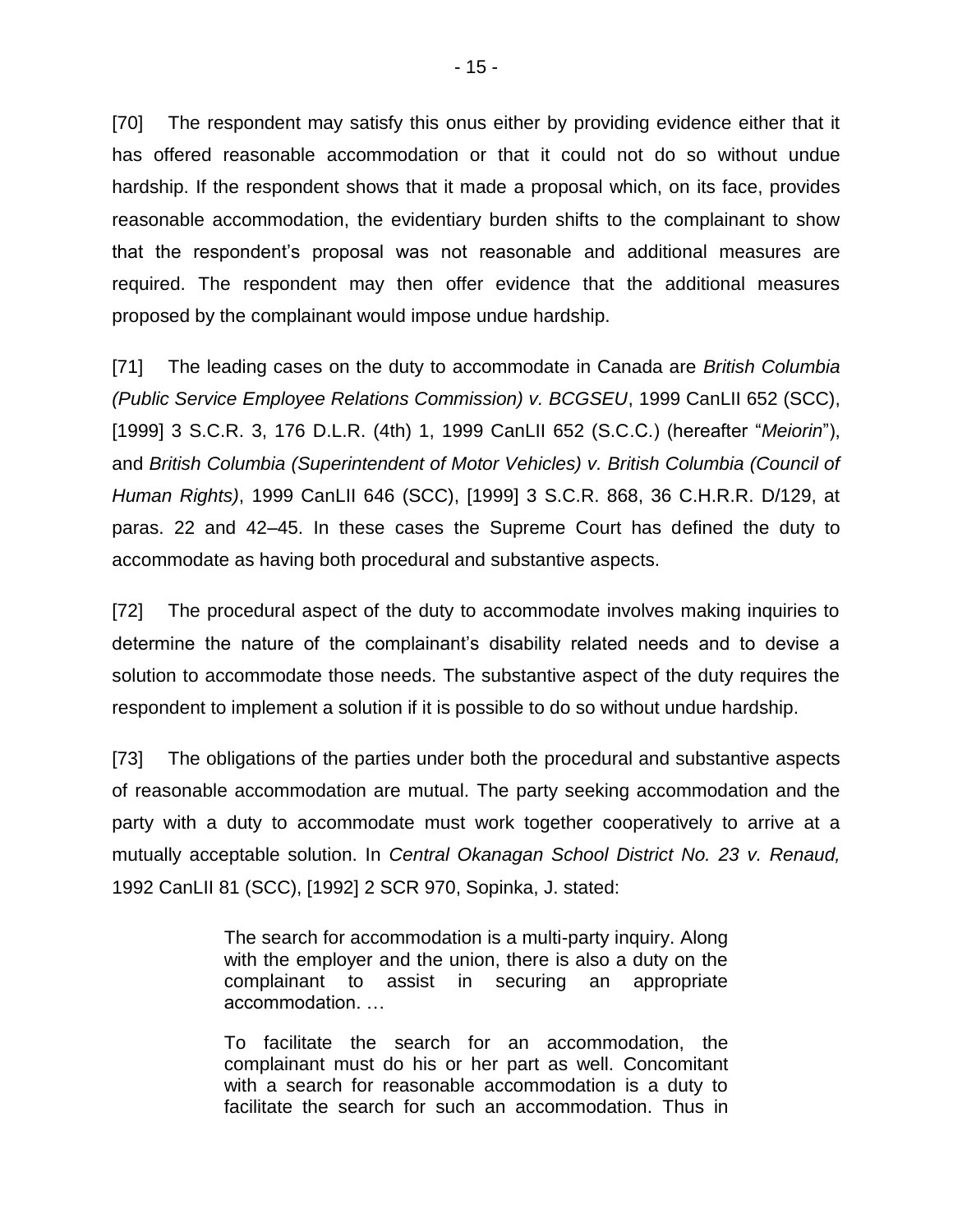determining whether the duty of accommodation has been fulfilled the conduct of the complainant must be considered.

[74] The party who should play the larger role in the accommodation process will depend on the circumstances of the case. In cases where the accommodation will involve changes to an employers' rules and procedures or modifications to the public areas of a business premises, the primary responsibility for coming up with a solution should rest with the person with the duty to accommodate. That is the party who will have access to most of the information necessary to consider alternatives and assess costs.

[75] In this case it is reasonable that the primary responsibility for proposing accommodation measures should rest with the complainant. The accommodation requested here was for modifications to private living space to meet private and personal needs. Mrs. Brockmeyer had extensive information as to Mrs. Englot's unique needs. She was in contact with her mother's doctors and occupational therapists and had prior experience in modifying her mother's house. She was in the better position to determine what changes were needed to the bathroom and other areas of the apartment. All the respondent had to do was to assess the requests for modification and determine whether these requests could be accommodated without undue hardship.

[76] The substantive aspect of the duty to accommodate is to provide *reasonable* accommodation. The *Code* does not require the person with a duty to accommodate to comply with the exact request of the person seeking accommodation. In *Morriseau v. Paisley Park* (2000), Manitoba Human Rights Commission Decisions, Adjudicator Suche stated:

> It must be remembered, of course, that accommodation does not have to be absolute or "perfect" accommodation. Rather, by definition, it must be reasonable. It may be that there is more than one alternative available, and in that instance, the employer or service provider, as the case may be, has the right to choose which accommodation it shall offer.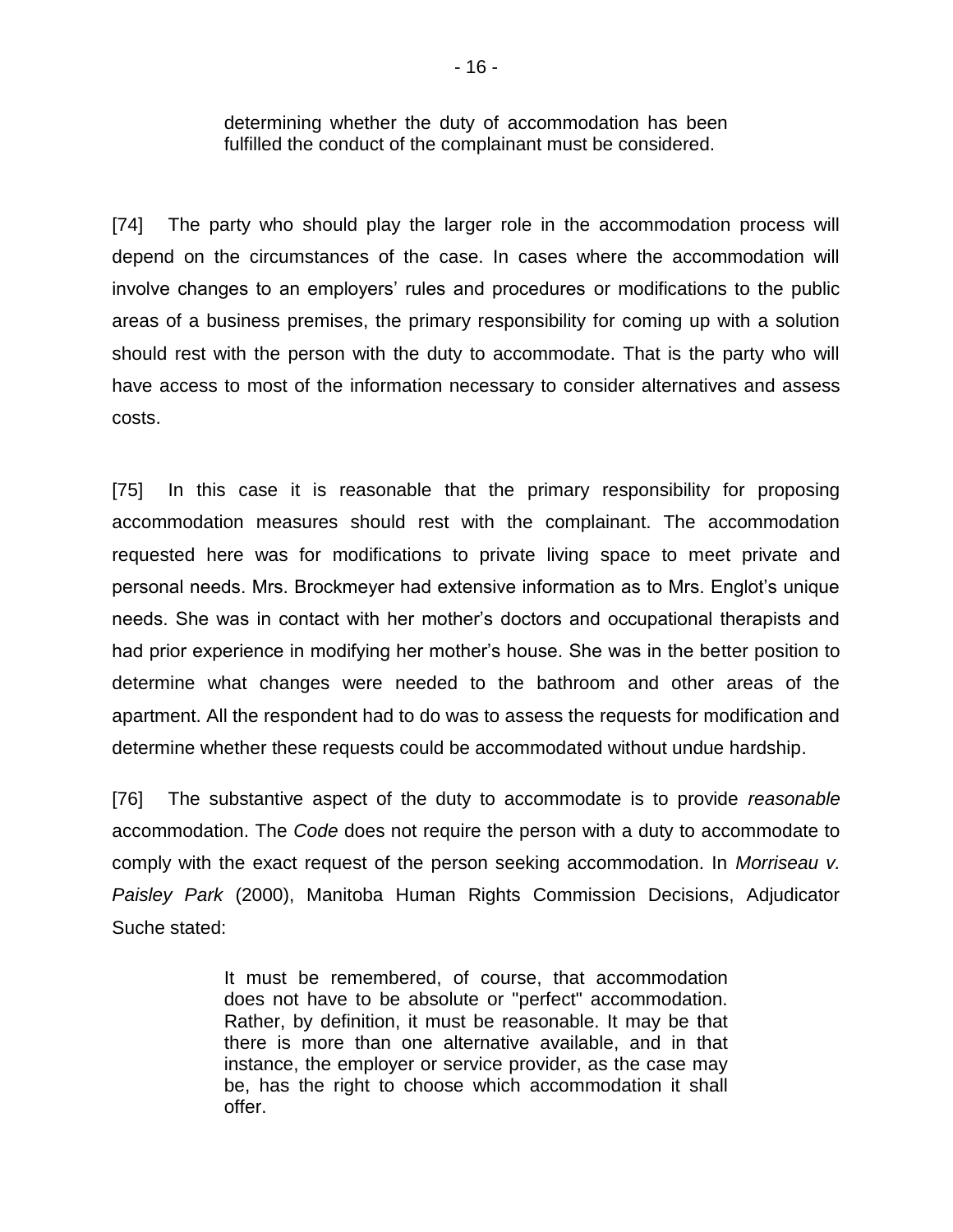[77] In *Council of Canadians with Disabilities v. VIA Rail Canada Inc., supra at par.* 134 to 140 the Supreme Court states that undue hardship is a relative concept. While the rights of persons with disabilities must not be undervalued, considerations of costs, safety and quality of service to the public must also be given due weight and "flexibility and common sense will not be disregarded."

# **Costs of Accommodation**

[78] The commission has argued that the duty to accommodate includes the duty to pay the cost of providing the accommodation. It has submitted a claim for special damages consisting of the full cost of all of the modifications which were required to the bathroom including the cost of the walk-in tub.

[79] In support of this position, the commission cites the decision of the Ontario Human Rights Tribunal in *Dixon v. 930187 Ontario Ltd.,* [2010] O.H.R.T.D. No. 225, HRTO 256 in which landlord was order to install a ramp and electronic door opening device at its own expense. A British Columbia Human Rights Tribunal made a similar order in *Mahoney obo Holowaychuk v. The Owners, Strata Plan #NW332 and others*, 2008 BCHRT 274 (CanLII). However, in these cases the modifications were changes to common areas which would provide a long term benefit to all occupants of the building. It was therefore equitable to require that the costs be shared by all.

[80] Custom modifications to private living space fall in a different category. These modifications are for the exclusive benefit of the tenant of a unit. They are adapted to the specific disability needs of that tenant and may be of limited or no value to future tenants. The landlord would therefore have to pay both the cost of the modifications and the cost of removing the modifications when the tenant vacates the suite. In the case of a life lease property like the Cornerstone, these costs would be passed on to the other tenants by way of increased operating costs.

[81] Requiring a tenant of a life-lease property to pay the costs of disability related modifications to their private living space simply puts them in the same position as persons with disability in other types of housing. People who live in a private home or a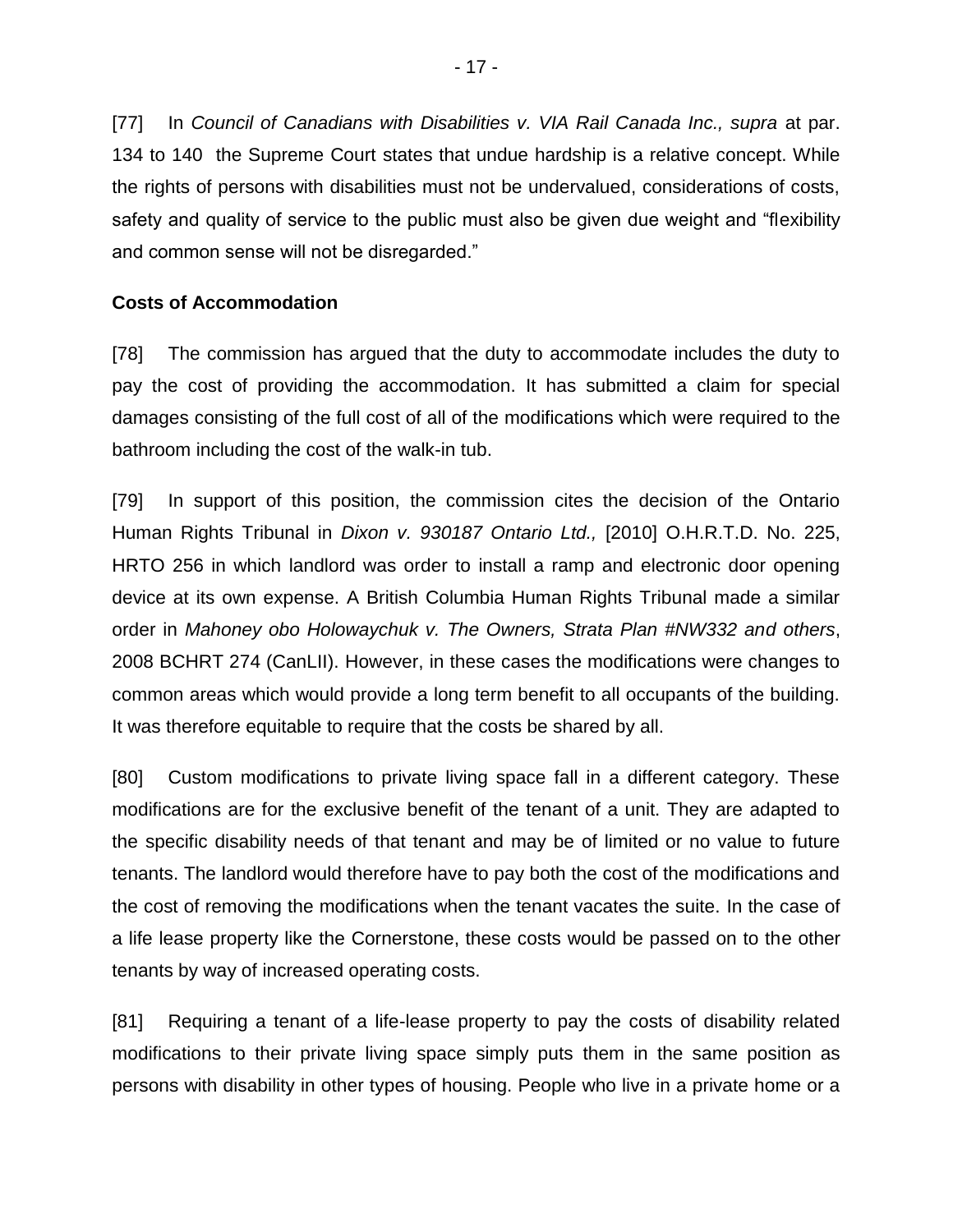condominium have to pay the costs of disability related modifications to their residence themselves. They do not have right to require their neighbours to contribute to these costs. *The Human Rights Code* does not give such a right to persons who have identical needs but happen to live in a life lease property.

[82] I have therefore concluded that the respondent does not have an obligation to pay for any of the modifications to Mrs. Englot's suite except to the extent it can be shown that the failure of the respondent to provide reasonable accommodation materially increased the costs of this work.

[83] I should indicate that the suggestion that the respondent was required to pay modifications to the suite appears to have originated with the Commission. In her evidence Mrs. Brockmeyer stated that it was her understanding that she was required to pay for all of the necessary changes to the suite.

# **Location of Plug for Power Lift Chair**

[84] The first question to consider is whether the request by the complainant for an electrical outlet in the middle of the main room for Mrs. Englot's power lift chair was a disability related need. The use of the chair itself was clearly a disability related need. However, the complainant has not satisfied me that there was a disability related need for the chair to be in a particular position in the room.

[85] The response of the respondent's board, when this request was made, was that the complainants should wait until the furniture was moved in to see if they could find a way to place the chair where it could be plugged into an existing wall socket without requiring Mrs. Englot to step over the cord.

[86] The position of the respondent was not unreasonable. Photographs were filed showing that the current position of the chair in the room is only about three feet from the wall. I do not see any reason why the chair could not be moved a slightly closer to the wall. This may not have been Mrs. Englot's preferred arrangement of furniture, but a simple preference for a certain furniture layout is not enough to give rise to a disability related need.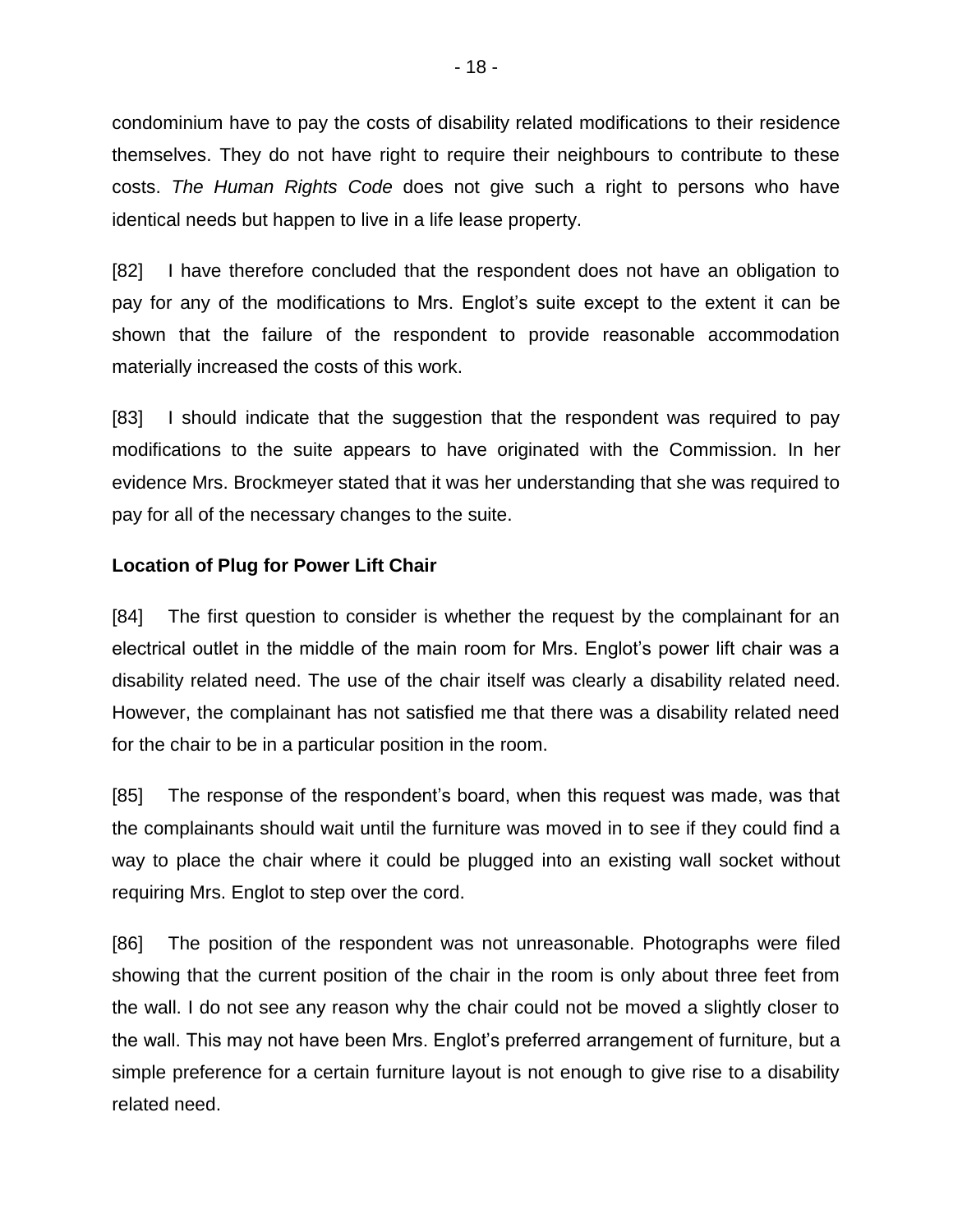#### **Access for Modifications to the Bathroom**

[87] The request for access to the suite to modify the bathroom clearly related to a disability related need. The modifications consisted of the installation of two toilet lifts and a number of grab bars. There was never any dispute that the modifications could be made. The only dispute is over timing. The Cornerstone board said that Mrs. Brockmeyer could bring in her own contractor to do the work once the unit was released for occupancy. Mrs. Brockmeyer pressed to be allowed in at an earlier date so that the bathroom would be ready for use when her mother moved in.

[88] The respondent was not prepared to allow Mrs. Brockmeyer access to the unit to made changes prior to the occupancy date because the general contractor had control of the site until the occupancy date because the contractor had control of the site until the occupancy date. Any request to permit a third party contractor to work on the site would have required the consent of the general contractor.

[89] Restrictions placed by a third party contract do not automatically give rise to undue hardship. However, the costs of dealing with a third party are a factor which must be taken into account in assessing undue hardship. See *Central Okanagan School District No. 23 v. Renaud,* 1992 CanLII 81 (SCC), [1992] 2 SCR 970.

[90] In this case the project was seriously behind schedule. The move in date had been postponed at least three times. In these circumstances it would have been undue hardship to risk any further delay in the project by making a request for access to the contractor.

[91] I am not satisfied that the delay in access to the suite imposed any additional costs to the complainant or created any difficulties which do not have simple solutions.

[92] The problem with the toilevator not fitting the toilet in the ensuite bath could have been easily solved by replacing the toilet with one that matched the one in the guest bathroom. There was correspondence which said that the board was prepared to consent to this change as long as Mrs. Englot and Mrs. Brockmeyer paid to have the toilet replaced and turned the existing toilet in the ensuite over to the respondent.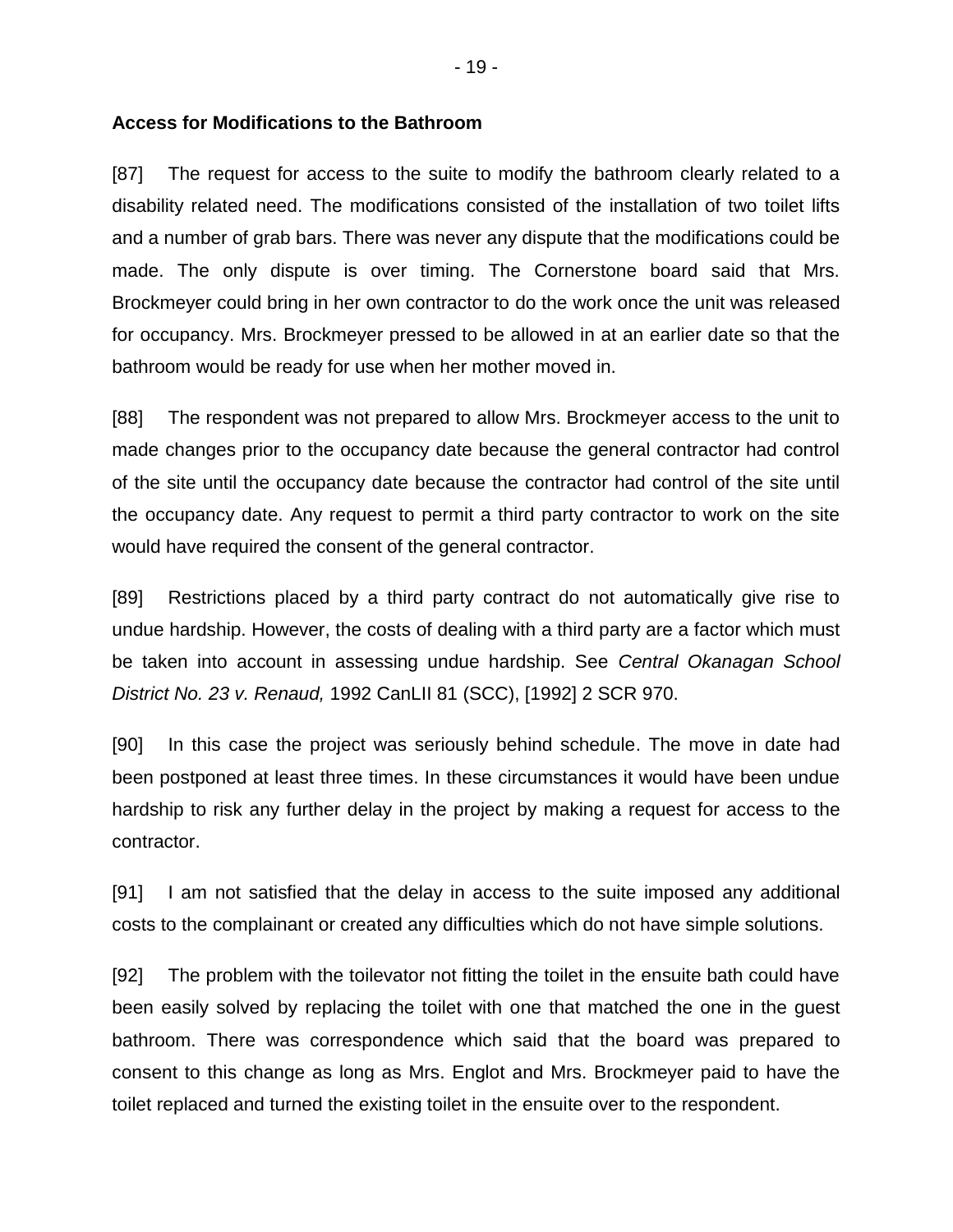[93] The problem of installing grab bars in a building with steel studs also had a number of simple solutions. Mr. Bakker produced a product specification sheet for an anchor system which could be used to install grab bars directly on a wall without needing to secure them to a stud. The anchors were rated as secure for persons up to 300 pounds and met the applicable standards of the American Disability Association and the Canadian Standards Association. He said that he had found these anchors in 2013 and that they had been used by a number of tenants in the Cornerstone to install grab bars in their suites.

[94] There was no evidence as to whether these mounting brackets were available in February of 2011. However, even if they were not, it would have been possible to secure grab bars by removing the drywall and placing plywood between the studs to support the bars. The drywall in the suite had been installed in sometime August or September 2010, so this additional work would have been necessary even if Mrs. Brockmeyer had to bring her contractor at an earlier time.

[95] The problem here was simply one of scheduling which was made worse by construction delays that were beyond the respondent's control. I am aware that Ms. Brockmeyer was under considerable stress in trying to sell her mother's house, arrange a move and arrange for a contractor when the move-in date kept moving. However, I am also mindful of the fact that the Cornerstone management was trying to deal with between 40 and 50 other tenants who were having similar problems. In the circumstances, I find that the respondent did provide reasonable accommodation to the complainant.

#### **Need to Replace the Bath Tub**

[96] The most costly problem which the complainants encountered was the inability to use the bath lift in the bath provided in the suite.

[97] However, this problem was not one which can be attributed to a failure to accommodate on the part of the respondent. There was never any request for accommodation for the simple reason that no one thought any form of accommodation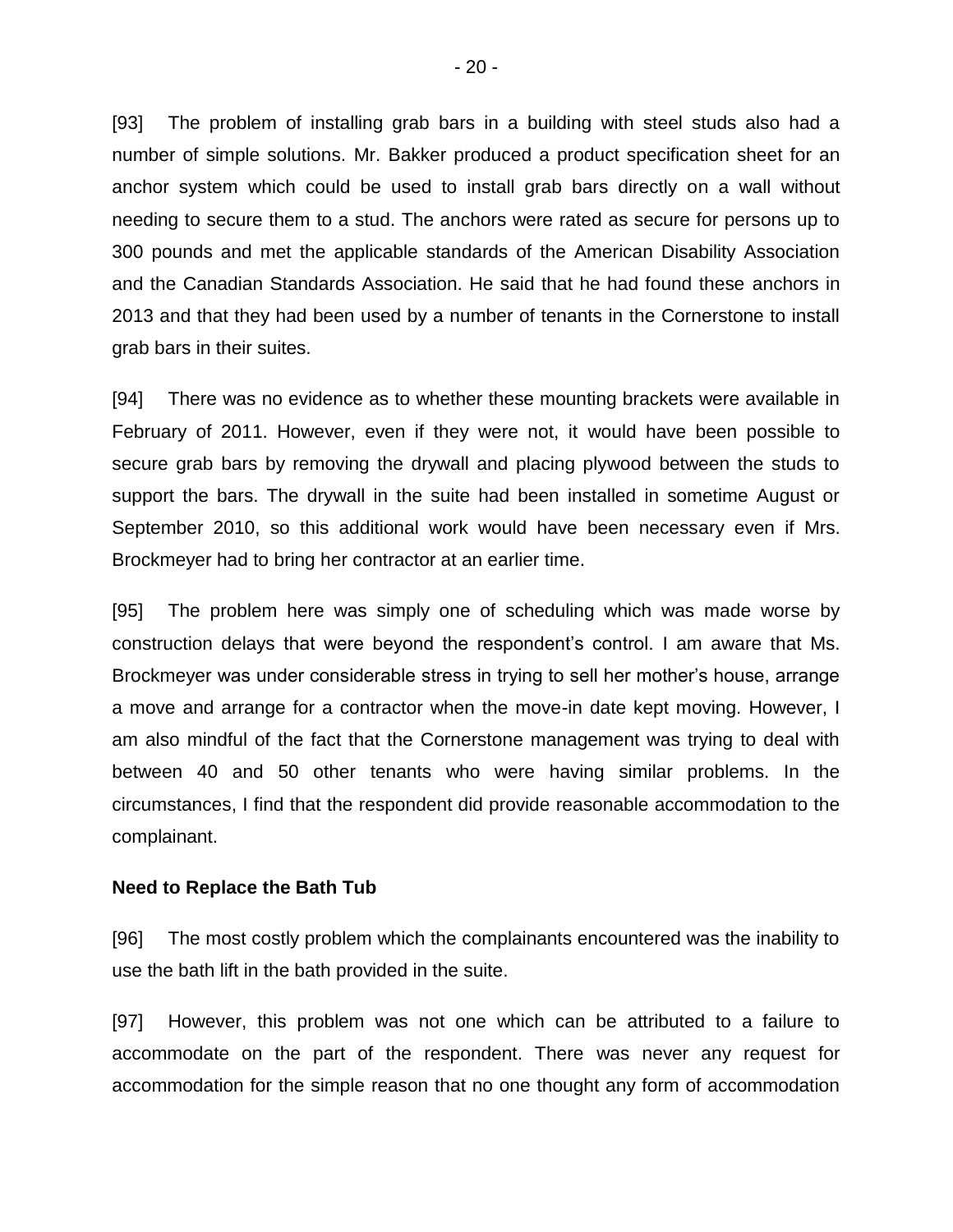was necessary. The bath lift was a free standing piece of equipment which did not require any installation or modifications to the bathroom. There was no need for Mrs. Brockmeyer or Mrs. Englot to obtain any permission from the landlord to set up the lift in the suite.

[98] It appears that the only time that the bath lift was ever discussed prior to the move in date was at the initial meeting between Mr. Vander Kooy and Mrs. Englot and Mr. and Ms. Brockmeyer. It was explained that Mrs. Englot needed a bath lift and that the lift fit a standard size tub. Mr. Vander Kooy assured them that the units had a standard sized tub and that was the end of the discussion. When Mr. and Mrs. Brockmeyer inspected the building in October and again in November, they saw the type of tub that was installed in the unit and did not notice anything out of the ordinary.

[99] The problem appears to be in the definition of a standard tub. Mr. and Mrs. Brockmeyer testified that they thought that a standard tub means a tub that is 30 inches by 60 inches. Mr. Bakker explained that this means a tub which fits an enclosure 30 or 32 inches deep and 60 inches wide. The size of the tub may vary slightly. He produced a shop drawing of the actual tub unit which showed that it was 59 ¾ inches wide and 32 ½ inches deep. Mr. Bakker did point out that while the exterior dimensions of a standard tub are fixed, the interior dimensions may vary. He speculated that the older type of steel tub that Mrs. Englot likely had in her previous home might have been slightly larger inside than a modern tub.

[100] With the benefit of hindsight, one can see that the problems might have been avoided if the Brockmeyers had been given a shop drawing of the tub in the suite so they could compare the dimensions with the tub in Mrs. Englot's house. However the standard in a human rights complaint is not perfect foresight or hindsight, but reasonableness. It is not reasonable to expect the representatives of Cornerstone to anticipate a potential problem which Mrs. Englot and Mr. and Mrs. Brockmeyer, who had much more knowledge of the situation, did not anticipate.

[101] The respondent was not under a duty to make reasonable accommodation with respect to the bath lift prior to the move in date because no one was aware of the need